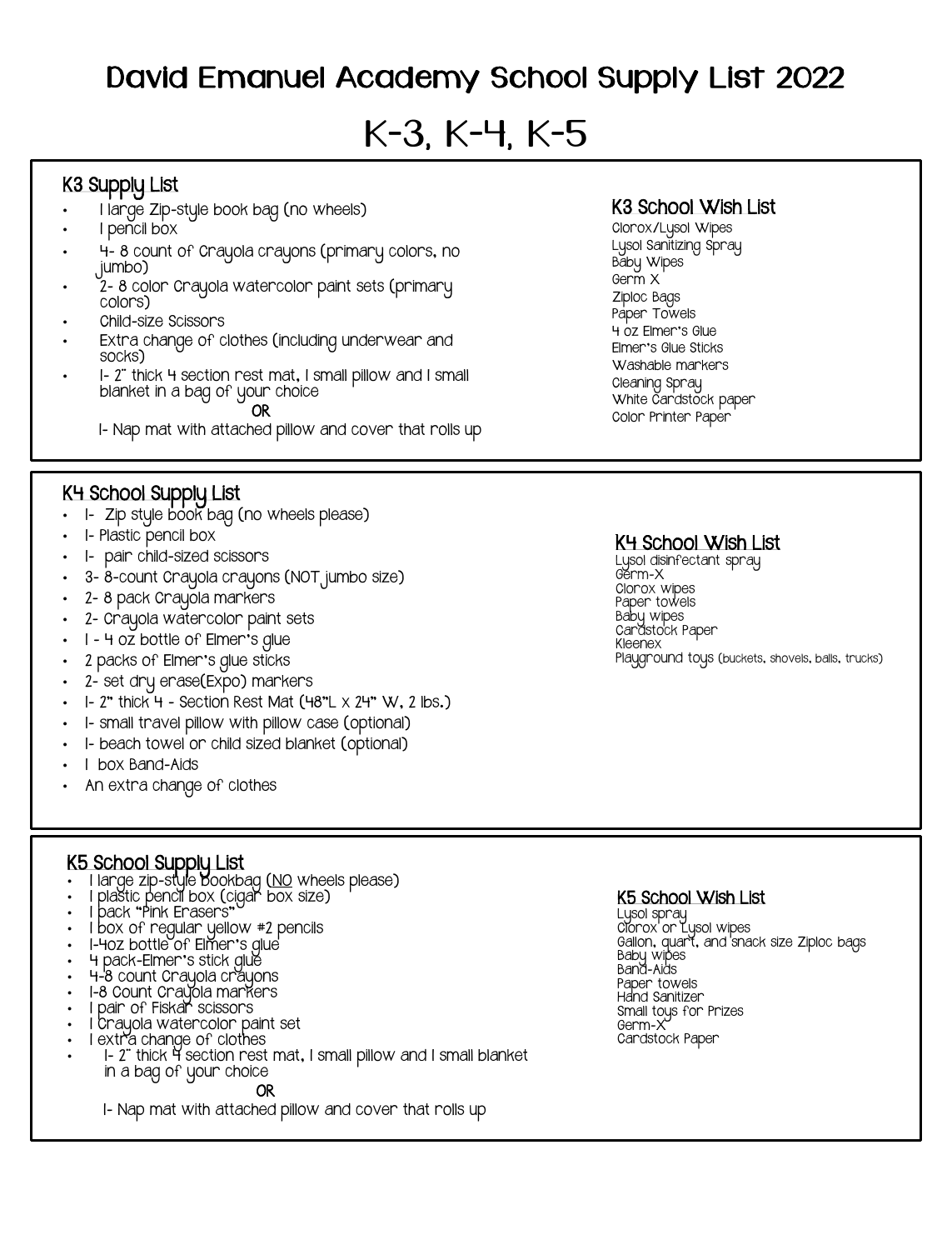# David Emanuel Academy School Supply List 2022 1 st – 4th Grades

## First Grade

- Plain Wooden Pencils
- Crayons
- Fiskar Scissors
- Rectangle Erasers
- White Glue
- Glue Sticks
- Watercolor Paint Set
- 2 Pocket Folders with brads
- 2 Spiral Bound Notebooks
- Regular size school box
- Headphones
- Bookbag (NO Wheels)
- Box of Kleenex
- Roll of Paper Towels
- Ziploc Bags (any size)
- Big Bag of Individually Wrapped Candies
- Clorox Wipes

# Third Grade

- Bookbag
- #2 pencils
- Pens (any color)
- Pencil sharpener
- Erasers (cap or rectangle)
- Crayons
- Highlighters
- Glue sticks (2)
- Scissors
- Ruler
- Pencil Box or Pouch
- Dry Erase Markers
- Composition Notebook (2)
- Colored Pencils
- Wide Ruled Paper (1 pack)
- Box of Kleenex (2)
- 2 Pocket Folder (2)
- Hand sanitizer (I)
- Ziploc Bags (1 box gallon AND quart)
- Earbuds/Headphones
- Index Cards (3X5)
- Markers
- I bag candy
- Post-it Notes
- Lysol wipes
- Agenda Purchased from DEA

# Second Grade

- 2 boxes of Kleenex
- Lysol wipes
- I box gallon Ziploc bags
- Wooden pencils
- Washable markers
- Crayons
- Child scissors
- 2 spiral bound notebooks
- Watercolor paint set
- Dry erase markers
- 2 vinyl pocket folders
- Glue sticks
- Headphones
- Book bag

# Fourth Grade

- Bookbag
- #2 Sharpened Pencils
- 2 packs lead pencils
- Glue sticks
- **Scissors** 
	- Notebook paper (no college rule)
- Ruler
- 1 2 inch 3 ring binders (no Trapper Keepers)
- Package of dividers with tabs (for binders)
- Pencil pouch (nylon, no pencil boxes)
- 1 pkg. of 24 count colored pencils
- 1 pkg. of red pens
- I pkg. of low odor dry erase fine tip markers
- Mini pencil sharpener
- 2 folders with pockets
- D.E.A. agenda (available to purchase at school)
- 1 composition notebook
- I pkg. of index cards  $(300$  count 3 in.  $\times$  5 in.)
- I box of quart storage bags
- I box of gallon storage bags
- 1 container of disinfectant wipes
- 2 rolls of paper towels
- 2 boxes of tissue
- 1 hand sanitizer
- Earbuds
- Travel size soap container for earbuds
- 1 bag treat candy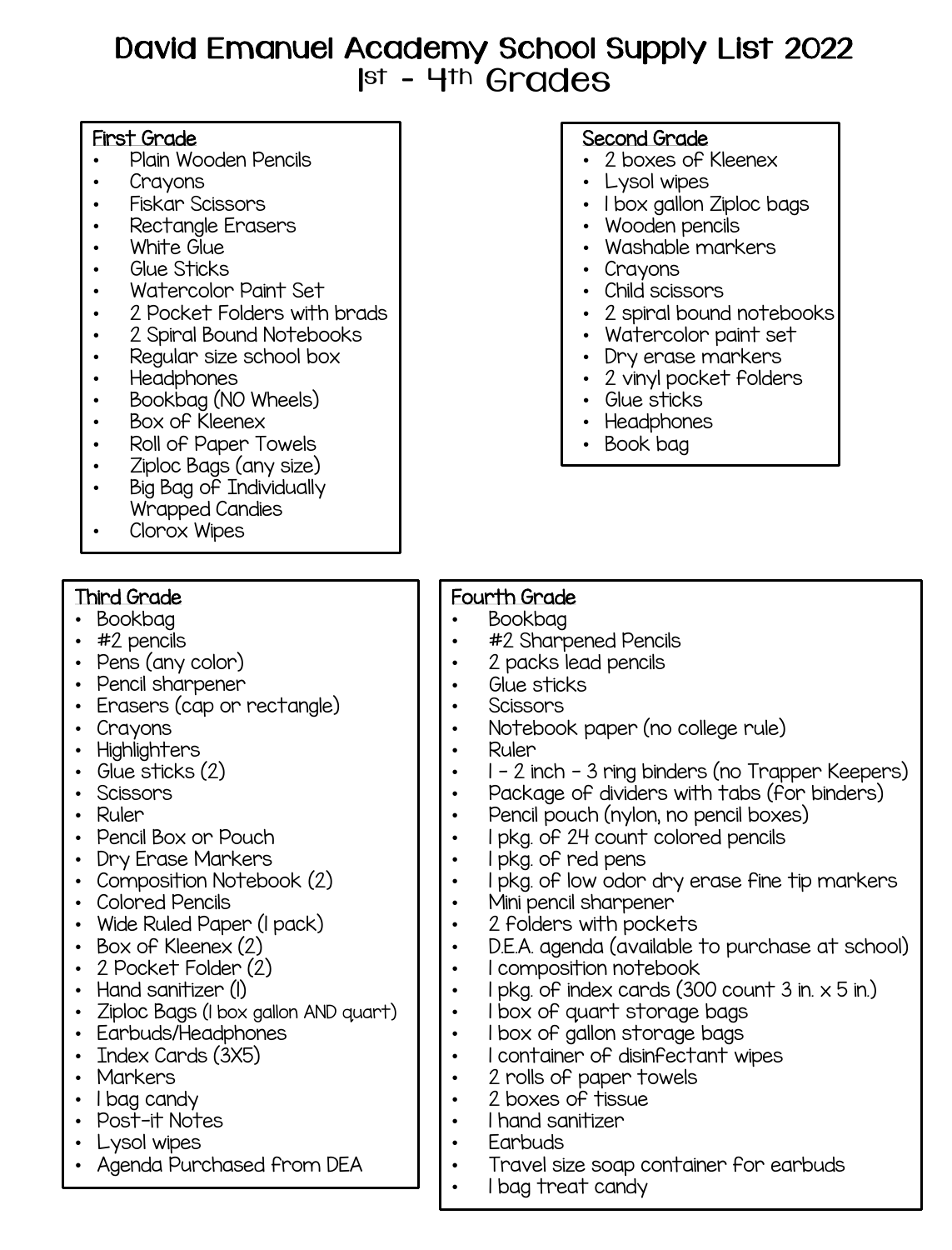# David Emanuel Academy School Supply List 2022 Middle School (5<sup>th</sup> - 8<sup>th</sup> Grades)

**5th and 6th Grades:** Agenda with **daily and weekly** views.

### **Language Arts**

- 3 ring notebook with dividers
- Writing composition book (no wire)
- Paper and pencil
- Expo markers and eraser
- Highlighters (at least 2 colors)
- 1 pack index cards

#### **Science**

- Wide ruled notebook paper
- Three ring binder (can be combined with other subject)
- 3 Dividers
- Pencils
- Colored pencils

### ALL STUDENTS

8th grade - 2 pk paper towels 7th grade - Lysol 6th grade - Kleenex 5th grade - Clorox wipes

# **History**

- 5<sup>th</sup>/6<sup>th-</sup>3 ring binder
- $5<sup>th</sup>/6<sup>th</sup> 5$  dividers
- 5<sup>th</sup>/6<sup>th –</sup> Notebook paper
- 7<sup>th</sup>/8<sup>th</sup> Writing Composition book
- Expo Markers and erasers
- Pencils
- Tape (Plastic dispensers or refills)
- Pocket Folder with middle metal clips

#### **Math**

- 3 ring binder
- Dividers
- Notebook paper
- Graph paper
- Pencils
- Erasers (cap or large)
- Ruler
- Expo markers and eraser
- Candy treats

#### **7th and 8th Grade ONLY**

TI-30X Calculator **Protractor** Compass

# Reading Materials

- 8th grade The Outsiders by SE Hinton; The Giver by Lois Lowry; Percy Jackson & The Olympians: The Lightning Thief (Book 1) by Rick Riordan
- 7th grade Tuck Everlasting by Natalie Babbit; Where the Red Fern Grows by Wilson Rawls; A Wrinkle in Time (GRAPHIC NOVEL) by Madeline L'Engle (Please make sure graphic novel edition is stated.)
- 6th grade Holes by Louis Sachar; The Lion, the Witch, and the Wardrob by CS Lewis; The Devil's Arithmetic by Jane Yolen
- 5th grade The Sign of the Beaver by Elizabeth George Speare; Sounder by William H. Armstrong; Esperanza Rising by Pam Munoz Ryan